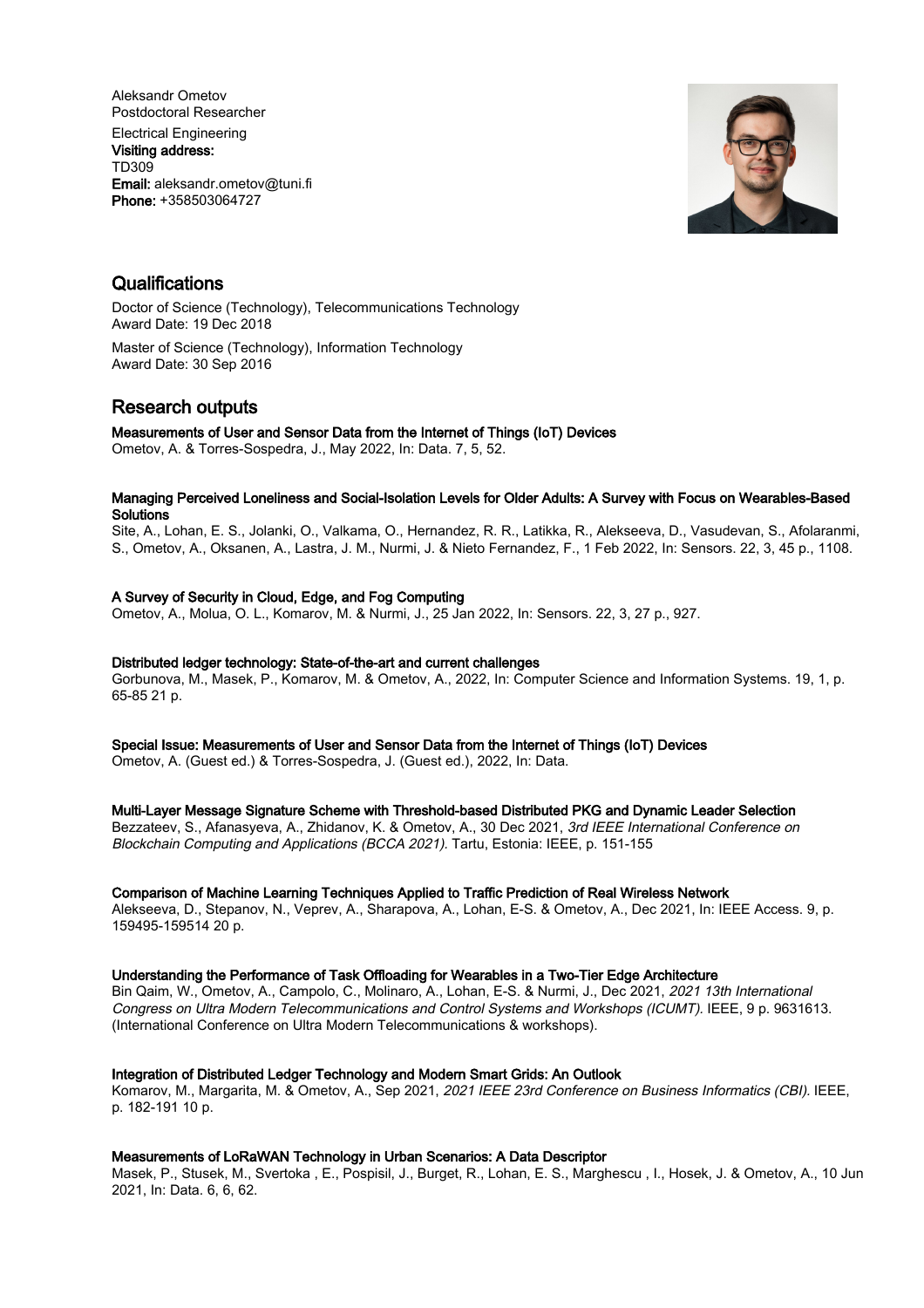## WiP Proceedings of the International Conference on Localization and GNSS (ICL-GNSS 2021)

Ometov, A. (ed.), Nurmi, J. (ed.), Lohan, E-S. (ed.), Torres-Sospedra, J. (ed.) & Kuusniemi, H. (ed.), Jun 2021, Aachen, DE: CEUR-WS. (CEUR Workshop Proceedings; vol. 2880)

#### When Wearable Technology Meets Computing in Future Networks: A Road Ahead

Ometov, A., Chukhno, O., Chukhno, N., Nurmi, J. & Lohan, E. S., May 2021, CF '21: Proceedings of the 18th ACM International Conference on Computing Frontiers. ACM, p. 185-190 6 p.

## Data from Smartphones and Wearables

Torres-Sospedra, J. & Ometov, A., 28 Apr 2021, In: Data. 6, 5, 3 p., 45.

## A Survey on Wearable Technology: History, State-of-the-Art and Current Challenges

Ometov, A., Shubina, V., Klus, L., Skibińska, J., Saafi, S., Pascacio, P., Flueratoru, L., Gaibor, D. Q., Chukhno, N., Chukhno, O., Ali, A., Channa, A., Svertoka, E., Qaim, W. B., Casanova-Marqués, R., Holcer, S., Torres-Sospedra, J., Casteleyn, S., Ruggeri, G., Araniti, G. & 3 others, Burget, R., Hosek, J. & Lohan, E. S., 8 Apr 2021, In: Computer Networks. 193, 37 p., 108074.

#### Positioning in the Arctic Region: State-of-the-Art and Future Perspectives

Yastrebova, A., Höyhtyä, M., Boumard, S., Lohan, E. S. & Ometov, A., 29 Mar 2021, In: IEEE Access. 9, p. 53964-53978

## 2021 International Conference on Localization and GNSS - Conference Proceedings

Nurmi, J. (ed.), Lohan, E-S. (ed.), Torres-Sospedra, J. (ed.), Kuusniemi, H. (ed.) & Ometov, A. (ed.), 2021, IEEE. (International Conference on Localization and GNSS)

## A Comprehensive and Reproducible Comparison of Cryptographic Primitives Execution on Android Devices

Ometov, A., Zeman, K., Masek, P., Balazevic, L. & Komarov, M., 2021, In: IEEE Access. 9, p. 54625-54638 14 p.

## A special issue of Data: Data from Smartphones and Wearables: Belongs to the section "Information Systems and Data Management"

Torres-Sospedra, J. (Guest ed.) & Ometov, A. (Guest ed.), 2021, In: Data. si 36586

## Demystifying Blockchain Technology for Resource-Constrained IoT Devices: Parameters, Challenges and Future Perspective

Romashkova, I., Komarov, M. & Ometov, A., 2021, In: IEEE Access. 9, p. 129264 - 129277

# Effectiveness modelling of digital contact-tracing solutions for tackling the COVID-19 pandemic

Shubina, V., Ometov, A., Basiri, A. & Lohan, E. S., 2021, In: Journal of Navigation. 74, 4, p. 853-886 34 p.

## On Machine Learning Applicability to Transaction Time Prediction for Time-Critical C-ITS Applications

Stepanov, N., Veprev, A., Sharapova, A., Alekseeva, D., Komarov, M., Lohan, E-S. & Ometov, A., 2021, 44th International Conference on Telecommunications and Signal Processing (TSP). Herencsar, N. (ed.). IEEE, p. 408-413 6 p.

# Wearables for Industrial Work Safety: A Survey

Svertoka, E., Saafi, S., Alexandru, R. C., Burget, R., Marghescu, I., Hosek, J. & Ometov, A., 2021, In: Sensors. 21, 11, 25 p., 3844.

#### On Secret Sharing with Newton's Polynomial for Multi-Factor Authentication

Bezzateev, S., Davydov, V. & Ometov, A., 1 Dec 2020, In: Cryptography. 4, 4, 34.

## Applying Machine Learning to LTE Traffic Prediction: Comparison of Bagging, Random Forest, and SVM

Stepanov, N., Alekseeva, D., Ometov, A. & Lohan, E-S., 14 Oct 2020, 12th International Congress on Ultra Modern Telecommunications and Control Systems and Workshops (ICUMT). IEEE, p. 119-123 5 p. (International Conference on Ultra Modern Telecommunications & workshops).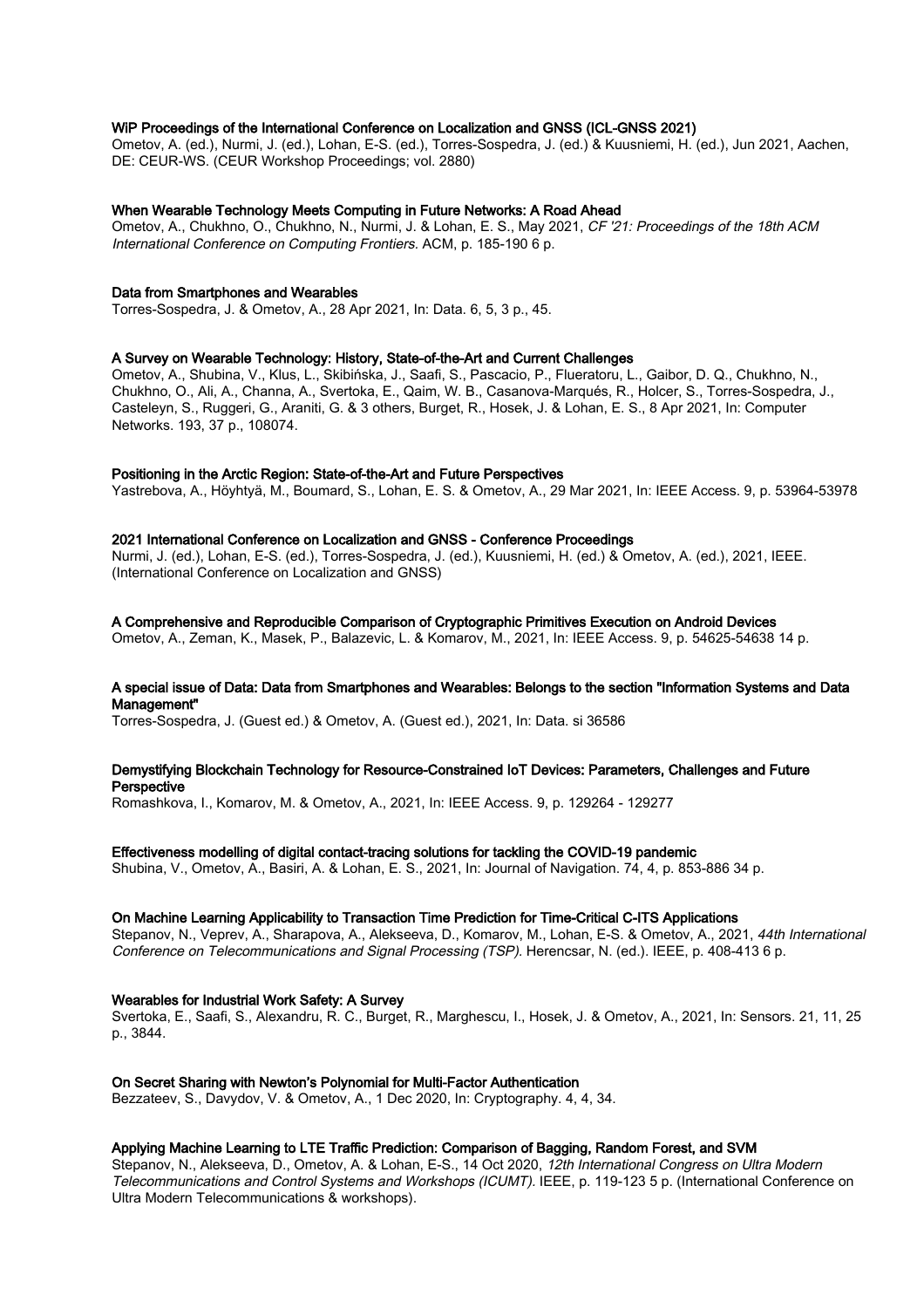## Pitfalls of LPWA Power Consumption: Hands-On Design of Current Probe

Mozny, R., Masek, P., Stusek, M., Mikulasek, M., Ometov, A. & Hosek, J., 14 Oct 2020, 12th International Congress on Ultra Modern Telecommunications and Control Systems and Workshops (ICUMT). IEEE, p. 13-19 (International Conference on Ultra Modern Telecommunication).

## Technical Perspectives of Contact-Tracing Applications on Wearables for COVID-19 Control

Shubina, V., Ometov, A. & Lohan, E-S., 14 Oct 2020, 12th International Congress on Ultra Modern Telecommunications and Control Systems and Workshops (ICUMT). IEEE, p. 229-235 7 p. (International Conference on Ultra Modern Telecommunications & workshops).

#### Towards Energy Efficiency in the Internet of Wearable Things: A Systematic Review

Bin Qaim, W., Ometov, A., Molinaro, A., Lener, I., Campolo, C., Lohan, E-S. & Nurmi, J., 21 Sep 2020, In: IEEE Access. 8 , p. 175412 - 175435

#### Measurements of Mobile Blockchain Execution Impact on Smartphone Battery

Bardinova, Y., Zhidanov, K., Bezzateev, S., Komarov, M. & Ometov, A., 30 Jul 2020, In: Data. 5, 3, 11 p., 66.

#### Analytical TCP Model for Millimeter-Wave 5G NR Systems in Dynamic Human Body Blockage Environment

Moltchanov, D., Ometov, A., Kustarev, P., Evsutin, O., Hosek, J. & Koucheryavy, Y., 12 Jul 2020, In: Sensors. 20, 14, 11 p., 3880.

## Improving the Precision of Wireless Localization Algorithms: ML Techniques for Indoor Positioning

Masek, P., Sedlacek, P., Ometov, A., Mekyska, J., Mlynek, P., Hosek, J. & Komarov, M., 7 Jul 2020, 43rd International Conference on Telecommunications and Signal Processing (TSP). p. 589-594 6 p.

#### Modeling of Distributed Ledgers: Challenges and Future Perspectives

Smetanin, S., Ometov, A., Kannengießer, N., Sturm, B., Komarov, M. & Sunyaev, A., 22 Jun 2020, IEEE 22nd Conference on Business Informatics (CBI). IEEE, p. 162-171 10 p. (IEEE Conference on Business Informatics (CBI)).

## Blockchain Evaluation Approaches: State-of-the-Art and Future Perspective

Smetanin, S., Ometov, A., Komarov, M., Masek, P. & Koucheryavy, Y., 13 Jun 2020, In: Sensors. 20, 12, 20 p., 3358.

## Privacy versus Location Accuracy in Opportunistic Wearable Networks

Shubina, V., Ometov, A., Andreev, S., Niculescu, D. & Lohan, E-S., 2 Jun 2020, International Conference on Localization and GNSS (ICL-GNSS). IEEE, p. 1-6 6 p. (International Conference on Localization and GNSS).

## An Overview on Blockchain for Smartphones: State-of-the-Art, Consensus, Implementation, Challenges and Future **Trends**

Ometov, A., Bardinova, Y., Afanasyeva, A., Masek, P., Zhidanov, K., Vanurin, S., Sayfullin, M., Shubina, V., Komarov, M. & Bezzateev, S., 1 Jun 2020, In: IEEE Access. 8, p. 103994-104015 22 p.

#### 2020 International Conference on Localization and GNSS - Conference Proceedings

Nurmi, J. (ed.), Lohan, E-S. (ed.), Torres-Sospedra, J. (ed.), Kuusniemi, H. (ed.) & Ometov, A. (ed.), Jun 2020, IEEE.

#### WiP Proceedings of the International Conference on Localization and GNSS (ICL-GNSS 2020)

Ometov, A. (ed.), Nurmi, J. (ed.), Lohan, E-S. (ed.), Torres-Sospedra, J. (ed.) & Kuusniemi, H. (ed.), Jun 2020, Aachen, DE: CEUR-WS. (CEUR Workshop Proceedings ; vol. 2626)

#### Performance Analysis of Onshore NB-IoT for Container Tracking During Near-the-Shore Vessel Navigation

Kavuri, S., Moltchanov, D., Ometov, A., Andreev, S. & Koucheryavy, Y., 6 Jan 2020, In: IEEE Internet of Things Journal. 7 , 4, p. 2928 - 2943 16 p.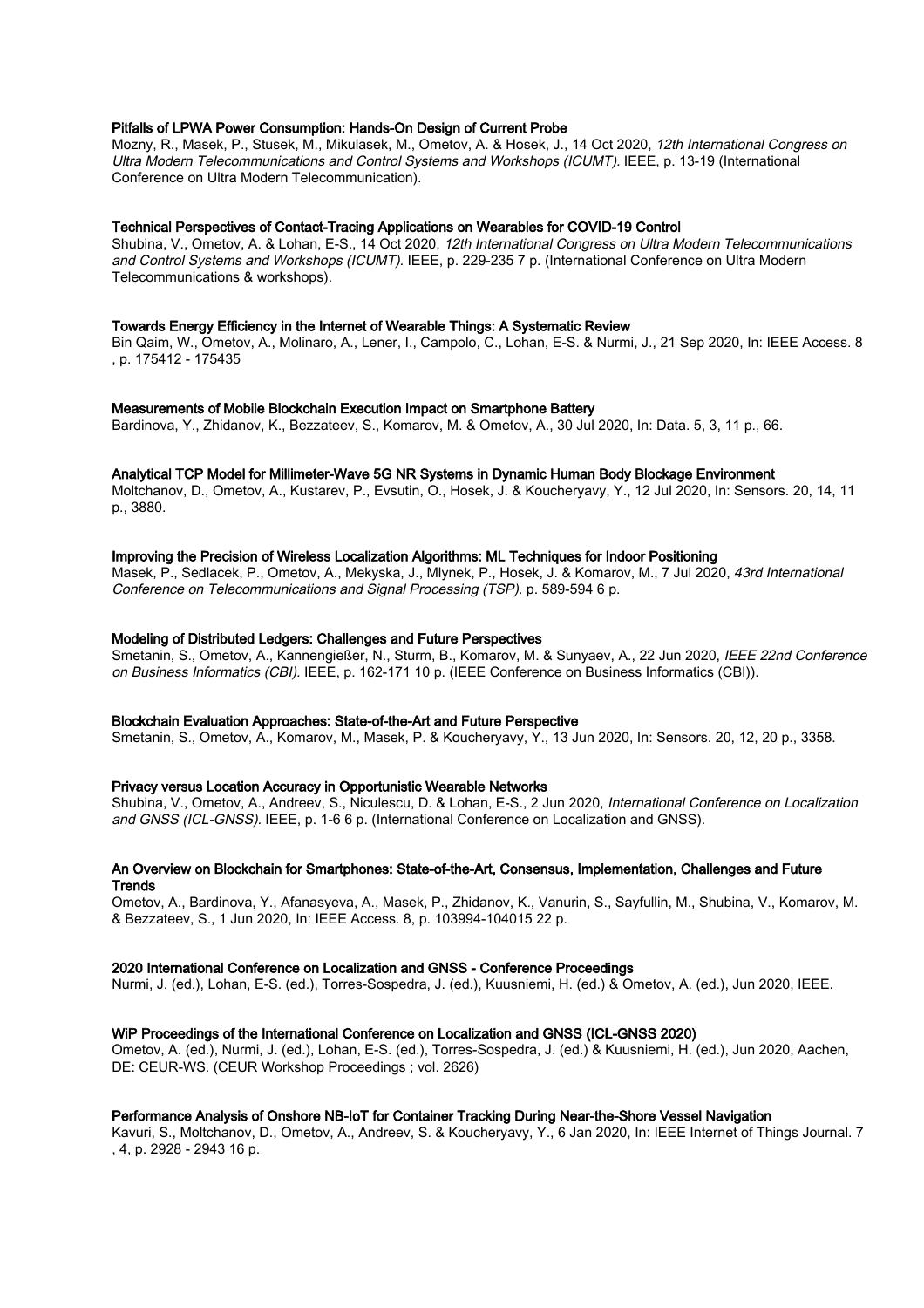## Applying Blockchain Technology for User Incentivization in mmWave-based Mesh Networks

Pirmagomedov, R., Ometov, A., Moltchanov, D., Lu, X., Kovalchukov, R., Olshannikova, E., Andreev, S., Koucheryavy, Y. & Dohler, M., 2020, In: IEEE Access. 8, p. 50983 - 50994 12 p.

#### Comparative study on GNSS positioning systems for autonomous vessels in the arctic region

Yastrebova, A., Höyhtyä, M., Boumard, S. & Ometov, A., 2020, WiP Proceedings of the International Conference on Localization and GNSS (ICL-GNSS 2020). CEUR-WS, (CEUR Workshop Proceedings; vol. 2626).

#### The Internet of Bodies Needs a Human Data Model

Makitalo, N., Flores-Martin, D., Berrocal, J., Garcia-Alonso, J. M., Ihantola, P., Ometov, A., Murillo, J. M. & Mikkonen, T., 2020, In: IEEE Internet Computing. 24, 5, p. 28 - 37 10 p.

#### Обзор проблем внедрения технологии распределенного реестра

Gorbunova, M. V., Ometov, A. Y., Komarov, M. M. & Bezzateev, S. V., 2020, In: Informatsionno-Upravliaiushchie Sistemy. 2, p. 10-19 10 p.

## Environmental monitoring with distributed mesh networks: An overview and practical implementation perspective for urban scenario

Ometov, A., Bezzateev, S., Voloshina, N., Masek, P. & Komarov, M., 2 Dec 2019, In: Sensors (Switzerland). 19, 24, 19 p. , 5548.

#### Action-Oriented Programming Model: Collective Executions and Interactions in the Fog

Mäkitalo, N., Aaltonen, T., Raatikainen, M., Ometov, A., Andreev, S., Koucheryavy, Y. & Mikkonen, T., 1 Nov 2019, In: Journal of Systems and Software. 157, 110391.

## Analytical characterization of the blockage process in 3GPP New Radio systems with trilateral mobility and multiconnectivity

Moltchanov, D., Ometov, A. & Koucheryavy, Y., 15 Oct 2019, In: Computer Communications. 146, p. 110-120

## Implementation of 3GPP LTE Cat-M1 Technology in NS-3: System Simulation and Performance

Masek, P., Stusek, M., Zeman, K., Drapela, R., Ometov, A. & Hosek, J., 1 Oct 2019, 11th International Congress on Ultra Modern Telecommunications and Control Systems and Workshops, ICUMT 2019. IEEE, (International Congress on Ultra Modern Telecommunications and Control Systems and Workshops).

#### Challenges of Privacy-aware Localization on Wearable Devices

Shubina, V., Ometov, A., Niculescu, D. & Lohan, E-S., Oct 2019, Proceedings of XXXV Finnish URSI Convention on Radio Science. URSI, 5 p.

# A perspective on wireless M-bus for smart electricity grids

Masek, P., Stusek, M., Zeman, K., Mozny, R., Ometov, A. & Hosek, J., 1 Jul 2019, 2019 42nd International Conference on Telecommunications and Signal Processing, TSP 2019. Herencsar, N. (ed.). IEEE, p. 730-735 6 p.

#### Blockchain Technology for Smartphones and Constrained IoT Devices: A Future Perspective and Implementation

Zhidanov, K., Bezzateev, S., Afanasyeva, A., Sayfullin, M., Vanurin, S., Bardinova, Y. & Ometov, A., 1 Jul 2019, 21st IEEE Conference on Business Informatics, CBI 2019. Becker, J., Pastor, O., Kornyshova, E., Korepanov, V. O., Tsukanova, O. A., Albornoz, J. B., Fedyanin, D., Burkov, V. N., Nazarov, D. M., Novikov, D., Uskenbaeva, R. & Shchepkin, A. V. (eds.). IEEE, p. 20-27 8 p. 8808043

#### On the performance of narrow-band internet of things (NB-IoT) for delay-tolerant services

Mozny, R., Masek, P., Stusek, M., Zeman, K., Ometov, A. & Hosek, J., 1 Jul 2019, 2019 42nd International Conference on Telecommunications and Signal Processing, TSP 2019. Herencsar, N. (ed.). IEEE, p. 637-642 6 p. (2019 42nd International Conference on Telecommunications and Signal Processing, TSP 2019).

#### Secure environmental monitoring for industrial internet of things: From framework to live implementation

Bezzateev, S., Voloshina, N., Zhidanov, K. & Ometov, A., 1 Jun 2019, 2019 International Conference on Localization and GNSS, ICL-GNSS 2019. Lohan, E-S., Rugamer, A., Nurmi, J., Koch, W. & Heuberger, A. (eds.). IEEE, 5 p.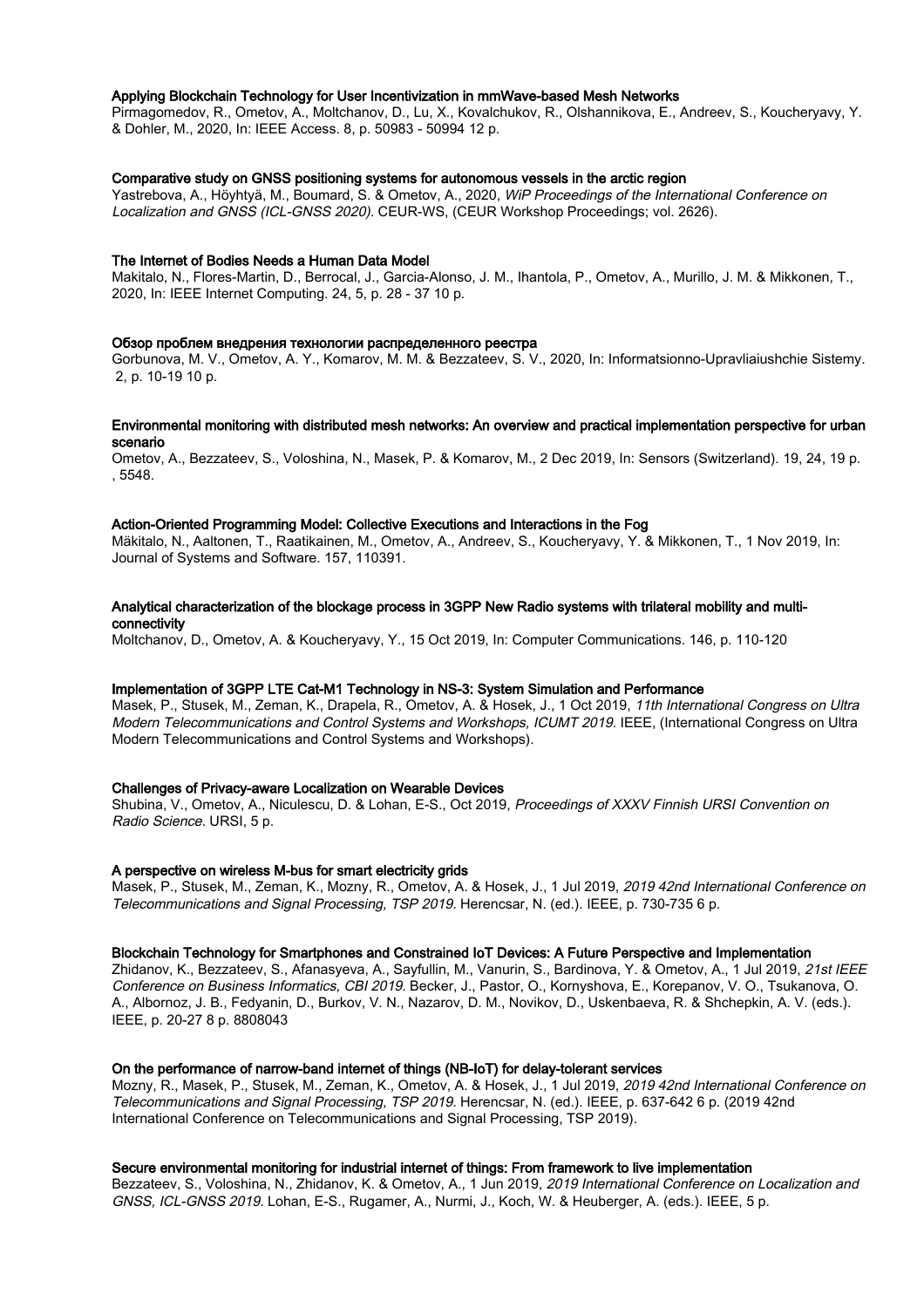## Positioning information privacy in intelligent transportation systems: An overview and future perspective

Ometov, A., Bezzateev, S., Davydov, V., Shchesniak, A., Masek, P., Lohan, E. S. & Koucheryavy, Y., 1 Apr 2019, In: Sensors. 19, 7, 1603.

#### Challenges of Multi-Factor Authentication for Securing Advanced IoT Applications

Ometov, A., Petrov, V., Bezzateev, S., Andreev, S., Koucheryavy, Y. & Gerla, M., 1 Mar 2019, In: IEEE Network. 33, 2, p. 82-88 7 p.

## Evaluating SIR in 3D mmWave Deployments: Direct Modeling and Feasible Approximations

Kovalchukov, R., Moltchanov, D., Samuylov, A., Ometov, A., Andreev, S., Koucheryavy, Y. & Samouylov, K., Feb 2019, In: IEEE Transactions on Wireless Communications. 18, 2, p. 879-896

#### Autonomous UAV Landing on a Moving Vessel: Localization Challenges and Implementation Framework

Castillo, C., Pyattaev, A., Villa, J., Masek, P., Moltchanov, D. & Ometov, A., 2019, Internet of Things, Smart Spaces, and Next Generation Networks and Systems - 19th International Conference, NEW2AN 2019, and 12th Conference, ruSMART 2019, Proceedings. Galinina, O., Andreev, S., Koucheryavy, Y. & Balandin, S. (eds.). Springer Verlag, p. 342-354 13 p. (Lecture Notes in Computer Science; vol. 11660).

## Evaluating multi-connectivity in 5G NR systems with mixture of unicast and multicast traffic

Kovalchukov, R., Moltchanov, D., Pyattaev, A. & Ometov, A., 2019, Wired/Wireless Internet Communications - 17th IFIP WG 6.2 International Conference, WWIC 2019, Proceedings. Di Felice, M., Natalizio, E., Bruno, R. & Kassler, A. (eds.). Springer Verlag, p. 118-128 11 p. (Lecture Notes in Computer Science; vol. 11618).

#### Facilitating mmWave Mesh Reliability in PPDR Scenarios Utilizing Artificial Intelligence

Pirmagomedov, R., Moltchanov, D., Ometov, A., Muhammad, K., Andreev, S. & Koucheryavy, Y., 2019, In: IEEE Access. 7, p. 180700-180712

## Packet level performance assessment of mmWave backhauling technology for 3GPP NR Systems

Ometov, A., Moltchanov, D., Komarov, M., Volvenko, S. V. & Koucheryavy, Y., 2019, In: IEEE Access. 7, p. 9860-9871 12 p.

## Ray-Based Modeling of Unlicensed-Band mmWave Propagation Inside a City Bus

Ponomarenko-Timofeev, A., Ometov, A. & Galinina, O., 2019, Internet of Things, Smart Spaces, and Next Generation Networks and Systems - 19th International Conference, NEW2AN 2019, and 12th Conference, ruSMART 2019, Proceedings. Galinina, O., Andreev, S., Koucheryavy, Y. & Balandin, S. (eds.). Springer Verlag, p. 269-281 13 p. (Lecture Notes in Computer Science; vol. 11660).

#### Social, Private, and Trusted Wearable Technology under Cloud-Aided Intermittent Wireless Connectivity

Ometov, A., 23 Nov 2018, Tampere University of Technology. 63 p. (Tampere University of Technology. Publication; vol. 1603)

#### Analyzing Effects of Directionality and Random Heights in Drone-based mmWave Communication

Kovalchukov, R., Moltchanov, D., Samuylov, A., Ometov, A., Andreev, S., Koucheryavy, Y. & Samouylov, K., Oct 2018, In: IEEE Transactions on Vehicular Technology. 67, 10, p. 10064-10069

#### Upper bound on capacity of 5G mmWave cellular with multi-connectivity capabilities

Moltchanov, D., Ometov, A., Andreev, S. & Koucheryavy, Y., 31 May 2018, In: Electronics Letters. 54, 11, p. 724-726 3 p.

## Modeling Three-Dimensional Interference and SIR in Highly Directional mmWave Communications

Kovalchukov, R., Samuylov, A., Moltchanov, D., Ometov, A., Andreev, S., Koucheryavy, Y. & Samouylov, K., 10 Jan 2018 , 2017 IEEE Global Communications Conference, GLOBECOM 2017. IEEE, p. 1-7 7 p.

## Multi-Factor Authentication: A Survey

Ometov, A., Bezzateev, S., Mäkitalo, N., Andreev, S., Mikkonen, T. & Koucheryavy, Y., 5 Jan 2018, In: Cryptography. 2, 1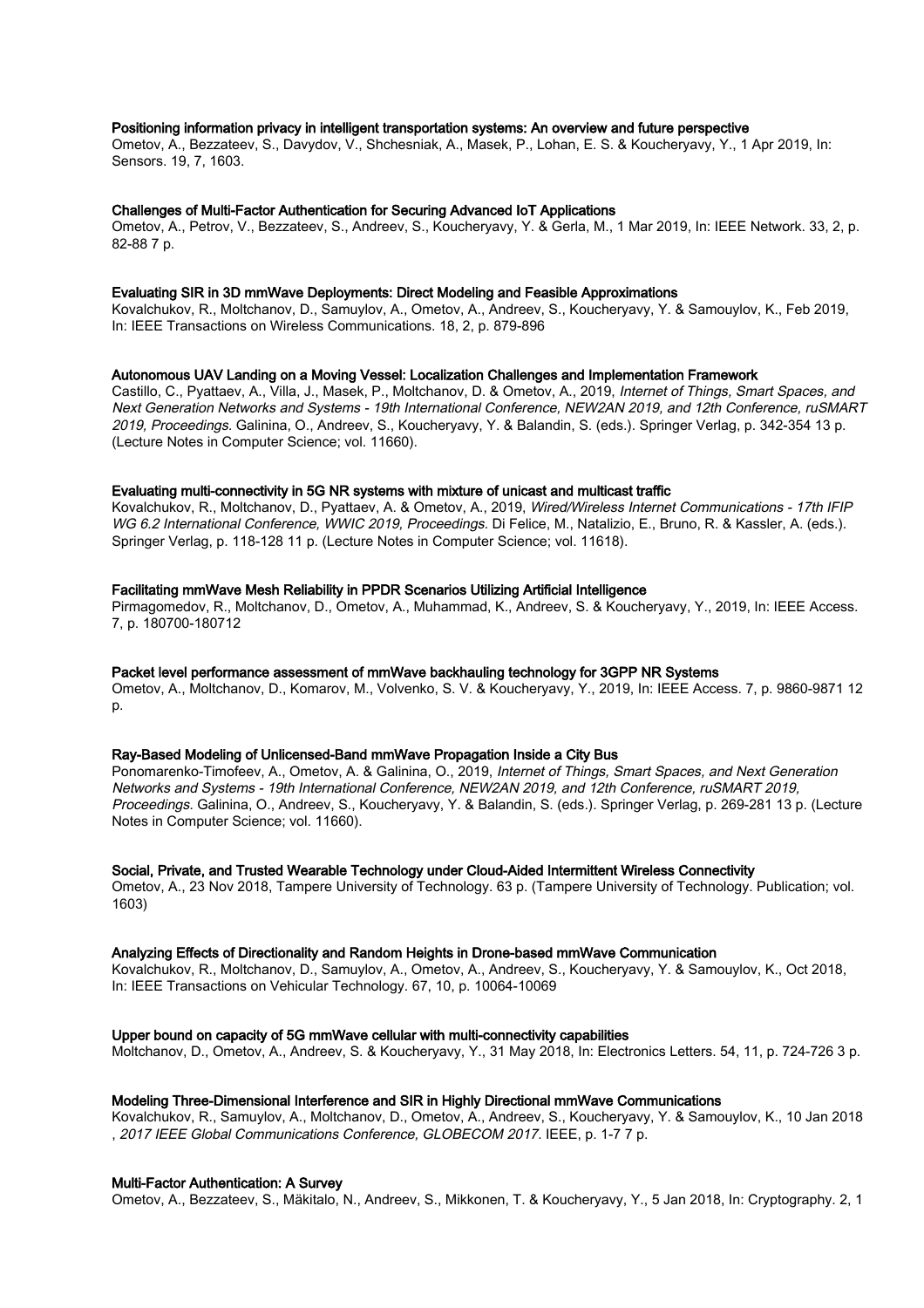## 3D folded loop UAV antenna design

Pyattaev, A., Solomitckii, D. & Ometov, A., 2018, Wired/Wireless Internet Communications - 16th IFIP WG 6.2 International Conference, WWIC 2018, Proceedings. Springer Verlag, p. 269-281 13 p. (Lecture Notes in Computer Science (including subseries Lecture Notes in Artificial Intelligence and Lecture Notes in Bioinformatics); vol. 10866 LNCS).

#### Advanced wireless m-bus platform for intensive field testing in industry 4.0-based systems

Masek, P., Hudec, D., Krejci, J., Ometov, A., Hosek, J., Andreev, S., Kröpfl, F. & Koucheryavy, Y., 2018, 24th European Wireless Conference. VDE Verlag, p. 150-155 6 p.

#### Analyzing the impact of ITS mobile node antenna HPBW on primary network SINR

Shchesniak, A., Kovalchukov, R. & Ometov, A., 2018, Proceedings of the Selected Papers of the 12th International Workshop on Applied Problems in Theory of Probabilities and Mathematical Statistics (Summer Session) in the framework of the Conference on Information and Telecommunication Technologies and Mathematical Modeling of High-Tech Systems (APTP+MS'2018) . CEUR-WS, p. 60-68 9 p. (CEUR Workshop Proceedings; vol. 2332).

## Communication capabilities of wireless M-BUS: Remote metering within smartgrid infrastructure

Masek, P., Hudec, D., Krejci, J., Ometov, A., Hosek, J. & Samouylov, K., 2018, Distributed Computer and Communication Networks - 21st International Conference, DCCN 2018, Proceedings. Springer Verlag, p. 31-42 12 p. (Communications in Computer and Information Science; vol. 919).

## Concept design and performance evaluation of UAV-based backhaul link with antenna steering

Pokorny, J., Ometov, A., Pascual, P., Baquero, C., Masek, P., Pyattaev, A., Garcia, A., Castillo, C., Andreev, S., Hosek, J. & Koucheryavy, Y., 2018, In: Journal of Communications and Networks. 20, 5, p. 473-483 11 p., 8533583.

## Dynamic Resource Sharing in 5G with LSA: Criteria-Based Management Framework

Sadreddini, Z., Masek, P., Cavdar, T., Ometov, A., Hosek, J., Gudkova, I. & Andreev, S., 2018, In: Wireless Communications and Mobile Computing. 2018, 7302025.

## Mobility-Centric Analysis of Communication Offloading for Heterogeneous Internet of Things Devices

Kozyrev, D., Ometov, A., Moltchanov, D., Rykov, V., Efrosinin, D., Milovanova, T., Andreev, S. & Koucheryavy, Y., 2018, In: Wireless Communications and Mobile Computing. 2018, 11 p., 3761075.

## On the Fraction of LoS Blockage Time in mmWave Systems with Mobile Users and Blockers

Moltchanov, D. & Ometov, A., 2018, WWIC 2018: Wired/Wireless Internet Communications. Chowdhury, K. R., Di Felice, M., Matta, I. & Sheng, B. (eds.). Springer, p. 183-192 10 p. (Lecture Notes in Computer Science; vol. 10866).

## Performance Limitations of Parsing Libraries: State-of-the-Art and Future Perspectives

D'Agostino, A. M., Ometov, A., Pyattaev, A., Andreev, S. & Araniti, G., 2018, Internet of Things, Smart Spaces, and Next Generation Networks and Systems - 18th International Conference, NEW2AN 2018, and 11th Conference, ruSMART 2018, Proceedings. Springer Verlag, p. 405-418 14 p. (Lecture Notes in Computer Science (including subseries Lecture Notes in Artificial Intelligence and Lecture Notes in Bioinformatics); vol. 11118 LNCS).

#### System-level analysis of IEEE 802.11ah technology for unsaturated MTC traffic

Ometov, A., Daneshfar, N., Hazmi, A., Andreev, S., Del Carpio, L. F., Amin, P., Torsner, J., Koucheryavy, Y. & Valkama, M., 2018, In: International Journal of Sensor Networks. 26, 4, p. 269-282 14 p.

## A SyMPHOnY of Integrated IoT Businesses: Closing the Gap between Availability and Adoption

Hosek, J., Masek, P., Andreev, S., Galinina, O., Ometov, A., Kropfl, F., Wiedermann, W. & Koucheryavy, Y., Dec 2017, In: IEEE Communications Magazine. 55, 12, p. 156-164 9 p.

## Multi-factor authentication for wearables: Configuring system parameters with risk function

Bezzateev, S., Afanasyeva, A., Voloshina, N. & Ometov, A., 13 Nov 2017, Proceedings of the 2nd International Conference on Advanced Wireless Information, Data, and Communication Technologies, AWICT 2017. ACM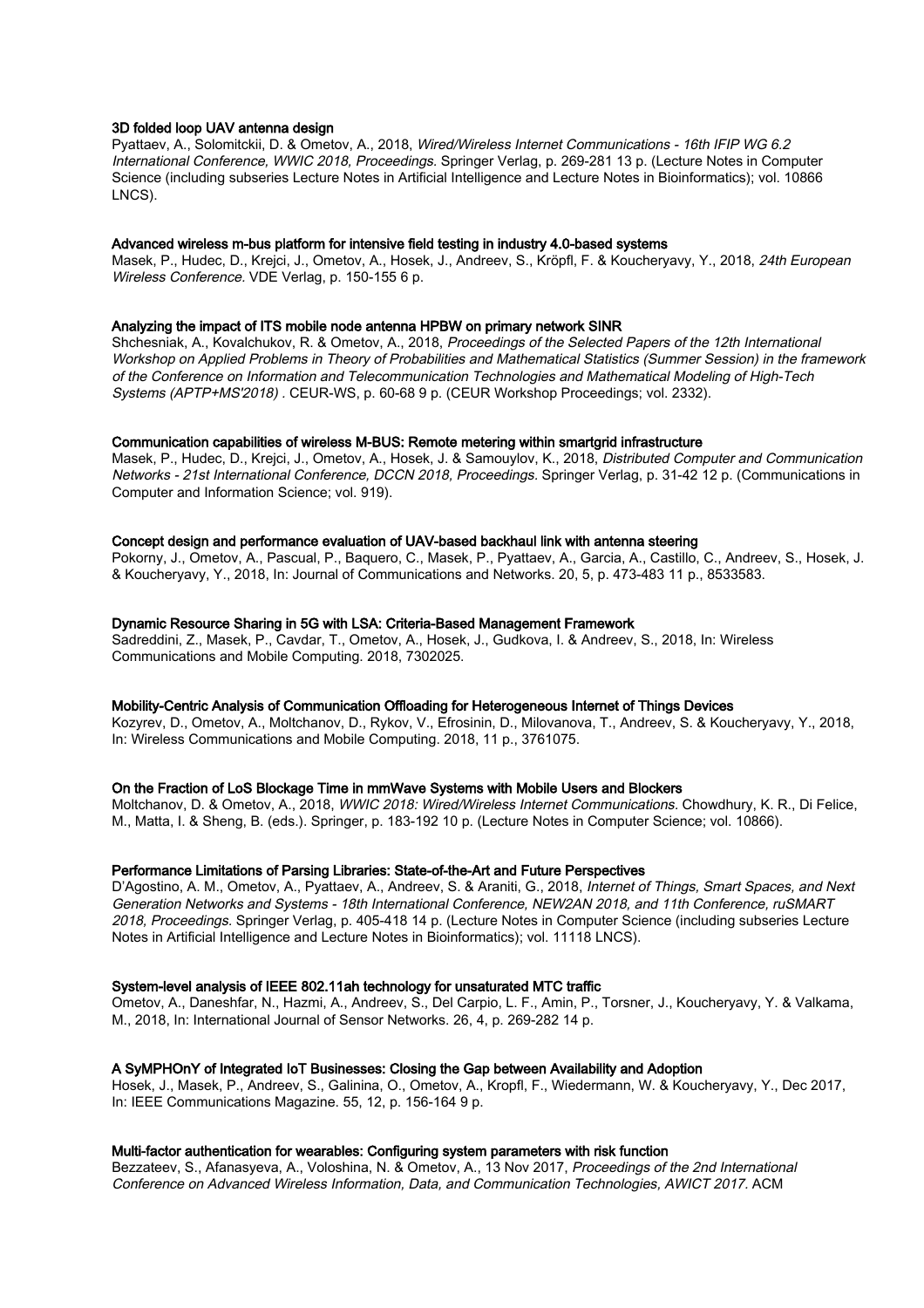## Comparative evaluation of radio propagation properties at 15 GHz and 60 GHz frequencies

Solomitckii, D., Semkin, V., Naderpour, R., Ometov, A. & Andreev, S., 1 Nov 2017, 2017 9th International Congress on Ultra Modern Telecommunications and Control Systems and Workshops (ICUMT). IEEE, p. 91-95 5 p.

#### Multi-factor authentication: A survey and challenges in V2X applications

Ometov, A. & Bezzateev, S., 1 Nov 2017, 2017 9th International Congress on Ultra Modern Telecommunications and Control Systems and Workshops (ICUMT). IEEE, p. 129-136 8 p.

## Analyzing D2D mobility: Framework for steady communications and outage periods prediction

Fedorov, S., Ivchenko, A., Orlov, Y., Samuilov, A., Ometov, A., Moltchanov, D., Gaimamaka, Y. & Samouylov, K., 1 Jul 2017, 2017 40th International Conference on Telecommunications and Signal Processing (TSP). IEEE, p. 101-105 5 p.

#### Secure and connected wearable intelligence for content delivery at a mass event: A case study

Ometov, A., Solomitckii, D., Olsson, T., Bezzateev, S., Shchesniak, A., Andreev, S., Harju, J. & Koucheryavy, Y., 1 Jun 2017, In: Journal of Sensor and Actuator Networks. 6, 2, 5.

#### Towards better knowledge work experiences with new Ambient workspace: Concept and prototype

Olshannikova, E., Ometov, A., Anagnostaki, T., Hasan, N., Kuketaeva, A., Ahtinen, A., Olsson, T. & Koucheryavy, Y., 4 Apr 2017, Proceedings of the 19th Conference of Open Innovations Association, FRUCT 2016. p. 173-181 9 p.

## Effects of Heterogeneous Mobility on D2D-and Drone-Assisted Mission-Critical MTC in 5G

Orsino, A., Ometov, A., Fodor, G., Moltchanov, D., Militano, L., Andreev, S., Yilmaz, O. N. C., Tirronen, T., Torsner, J., Araniti, G., Iera, A., Dohler, M. & Koucheryavy, Y., 1 Feb 2017, In: IEEE Communications Magazine. 55, 2, p. 79-87 9 p.

Analytical performance estimation of network-assisted D2D communications in urban scenarios with rectangular cells Samuylov, A., Ometov, A., Begishev, V., Kovalchukov, R., Moltchanov, D., Gaidamaka, Y., Samouylov, K., Andreev, S. & Koucheryavy, Y., 2017, In: Transactions on Emerging Telecommunications Technologies. 28, 2, e2999.

## Facilitating the Delegation of Use for Private Devices in the Era of the Internet of Wearable Things

Ometov, A., Bezzateev, S., Kannisto, J., Harju, J., Andreev, S. & Koucheryavy, Y., 2017, In: IEEE Internet of Things Journal. 4, 4, p. 843-854

## Flexible Spectrum Management in a Smart City within Licensed Shared Access Framework

Markova, E., Gudkova, I., Ometov, A., Dzantiev, I., Andreev, S., Koucheryavy, Y. & Samouylov, K., 2017, In: IEEE Access. 5, p. 22252-22261

#### Mobile Social Networking under Side-Channel Attacks: Practical Security Challenges

Ometov, A., Levina, A., Borisenko, P., Mostovoy, R., Orsino, A. & Andreev, S., 2017, In: IEEE Access. 5, p. 2591-2601 11 p.

# Modeling Unreliable Operation of mmWave-based Data Sessions in Mission-Critical PPDR Services

Ometov, A., Sopin, E., Gudkova, I., Andreev, S., Gaidamaka, Y. & Koucheryavy, Y., 2017, In: IEEE Access. 5, p. 20536- 20544

## Reliability-centric analysis of offloaded computation in cooperative wearable applications

Ometov, A., Kozyrev, D., Rykov, V., Andreev, S., Gaidamaka, Y. & Koucheryavy, Y., 2017, In: Wireless Communications and Mobile Computing. 2017, 9625687.

## Safe, Secure Executions at the Network Edge: Coordinating Cloud, Edge, and Fog Computing

Mäkitalo, N., Ometov, A., Kannisto, J., Andreev, S., Koucheryavy, Y. & Mikkonen, T., 2017, In: IEEE Software. p. 30-37

## Time-dependent SIR analysis in shopping malls using fractal-based mobility models

Orlov, Y., Kirina-Lilinskaya, E., Samuylov, A., Ometov, A., Moltchanov, D., Gaimamaka, Y., Andreev, S. & Samouylov, K., 2017, Wired/Wireless Internet Communications - 15th IFIP WG 6.2 International Conference, WWIC 2017, Proceedings.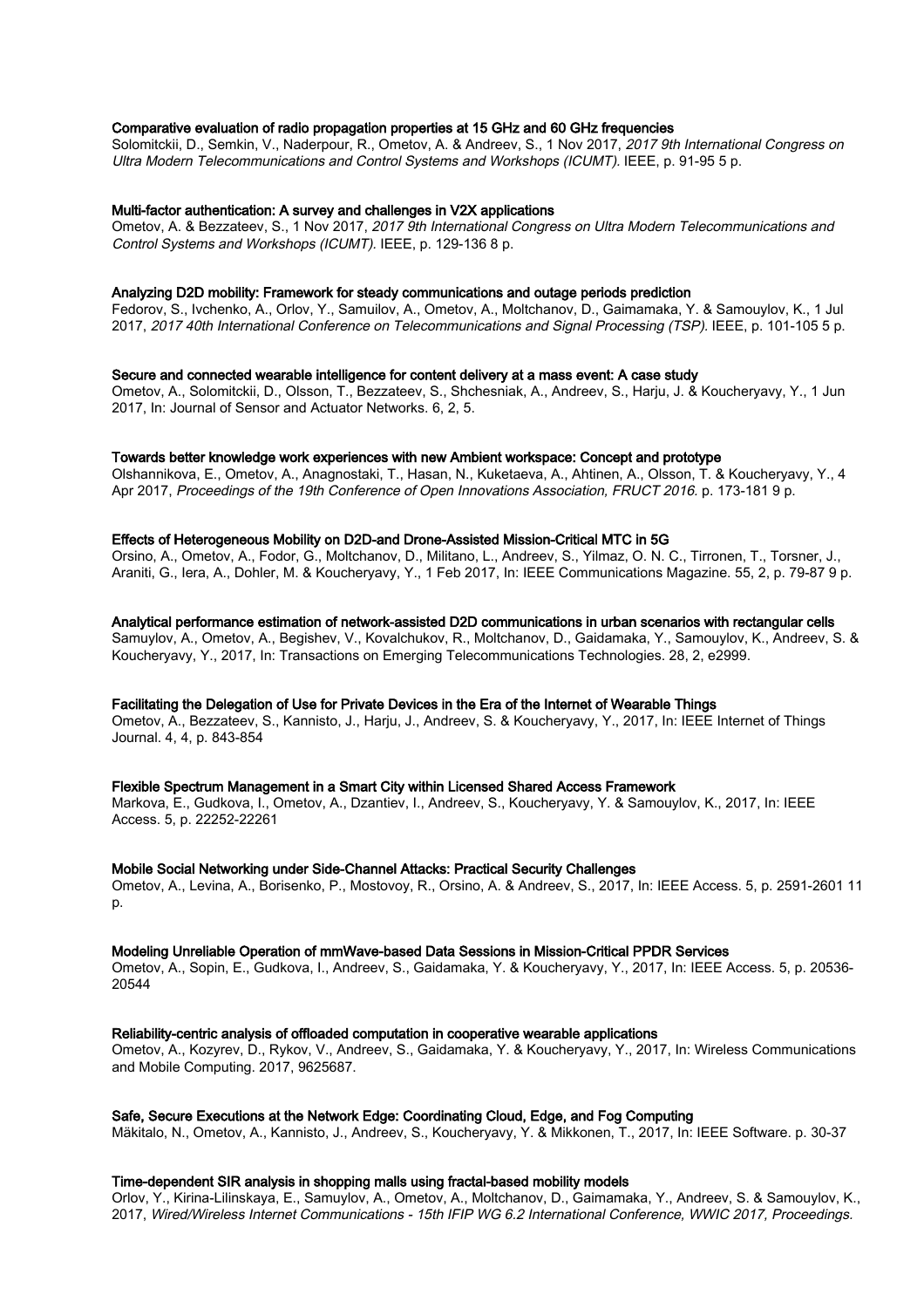Springer, p. 16-25 10 p. (Lecture Notes in Computer Science; vol. 10372).

# Wired/Wireless Internet Communications: 15th IFIP WG 6.2 International Conference, WWIC 2017, St. Petersburg, Russia, June 21–23, 2017, Proceedings

Koucheryavy, Y. (ed.), Mamatas, L. (ed.), Matta, I. (ed.), Ometov, A. (ed.) & Papadimitriou, P. (ed.), 2017, Springer. (Lecture Notes in Computer Science; vol. 10372)

## Wireless M-bus in industrial IoT: Technology overview and prototype implementation

Zeman, K., Masek, P., Krejci, J., Ometov, A., Hosek, J., Andreev, S. & Kröpfl, F., 2017, European Wireless 2017 - 23rd European Wireless Conference. VDE

#### Dynamic social trust associations over D2D communications: An implementation perspective

Urama, J., Olshannikova, E., Ometov, A., Masek, P., Andreev, S., Olsson, T., Hosek, J., Niutanen, J., Koucheryavy, Y. & Mikkonen, T., 16 Dec 2016, 2016 IEEE International Conference on Mobile Services (MS). IEEE, p. 186-189 4 p.

## D2D communications for mobile devices: Technology overview and prototype implementation

Devos, M., Ometov, A., Mäkitalo, N., Aaltonen, T., Andreev, S. & Koucheryavy, Y., 5 Dec 2016, 8th International Congress on Ultra Modern Telecommunications and Control Systems and Workshops (ICUMT). IEEE, p. 124-129

#### Remote management of intelligent devices: Using TR-069 protocol in IoT

Stusek, M., Masek, P., Kovac, D., Ometov, A., Hosek, J., Kropfl, F. & Andreev, S., 1 Dec 2016, 2016 39th International Conference on Telecommunications and Signal Processing (TSP). IEEE, p. 74-78

## A Harmonized Perspective on Transportation Management in Smart Cities: The Novel IoT-Driven Environment for Road Traffic Modeling

Masek, P., Masek, J., Frantik, P., Fujdiak, R., Ometov, A., Hosek, J., Andreev, S., Mlynek, P. & Misurec, J., 8 Nov 2016, In: Sensors. 16, 11

# Dynamic Trust Associations over Socially-Aware D2D Technology: A Practical Implementation Perspective.

Ometov, A., Olshannikova, E., Masek, P., Olsson, T., Hosek, J., Andreev, S. & Koucheryavy, Y., 20 Oct 2016, In: IEEE Access. 4, p. 7692-7702

## Dynamic trust management framework for robotic multi-agent systems

Zikratov, I., Maslennikov, O., Lebedev, I., Ometov, A. & Andreev, S., 20 Sep 2016, Internet of Things, Smart Spaces, and Next Generation Networks and Systems - 16th International Conference, NEW2AN 2016 and 9th Conference, ruSMART 2016, Proceedings. Springer International Publishing AG, Vol. 9870. p. 339-348 10 p. (Lecture Notes in Computer Science; vol. 9870).

## Optimizing network-assisted WLAN systems with aggressive channel utilization

Ometov, A., Andreev, S., Levina, A. & Bezzateev, S., 20 Sep 2016, Internet of Things, Smart Spaces, and Next Generation Networks and Systems - 16th International Conference, NEW2AN 2016 and 9th Conference, ruSMART 2016, Proceedings. Springer International Publishing AG, p. 217-229 13 p. (Lecture Notes in Computer Science; vol. 9870).

#### Validating information security framework for offloading from LTE onto D2D links

Orsino, A. & Ometov, A., 6 Sep 2016, Proceedings of the 18th Conference of Open Innovations Association FRUCT and Seminar on Information Security and Protection of Information Technolog, FRUCT-ISPIT 2016. p. 241-247 7 p.

## Toward trusted, social-aware D2D connectivity: Bridging across the technology and sociality realms

Ometov, A., Orsino, A., Militano, L., Moltchanov, D., Araniti, G., Olshannikova, E., Fodor, G., Andreev, S., Olsson, T., Iera, A., Torsner, J., Koucheryavy, Y. & Mikkonen, T., 1 Aug 2016, In: IEEE Wireless Communications. 23, 4, p. 103-111 9 p.

## Implementing secure network-assisted D2D framework in live 3GPP LTE deployment

Ometov, A., Masek, P., Urama, J., Hosek, J., Andreev, S. & Koucheryavy, Y., 5 Jul 2016, 2016 IEEE International Conference on Communications Workshops (ICC). IEEE, p. 749-754 6 p.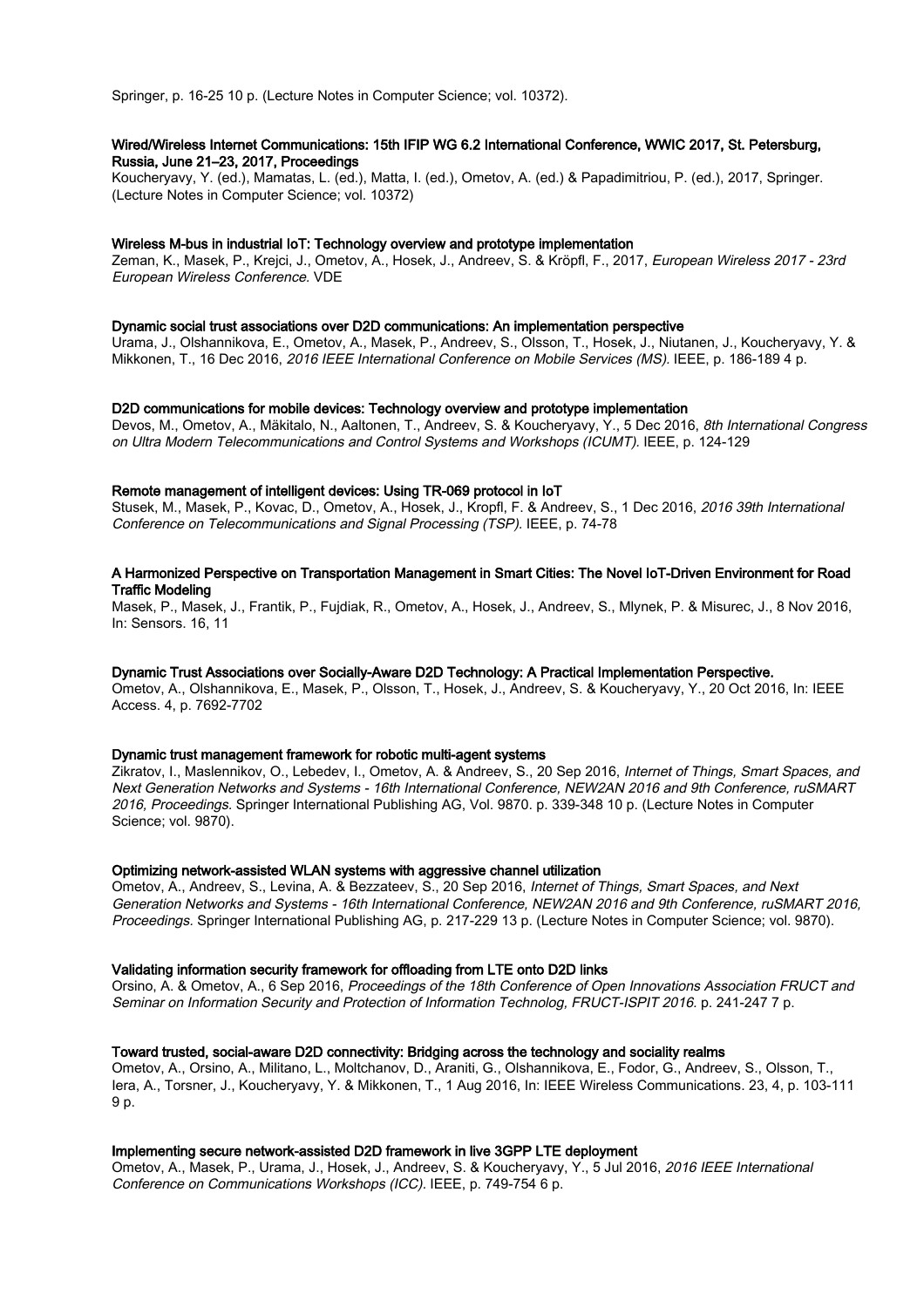# Feasibility characterization of cryptographic primitives for constrained (wearable) IoT devices

Ometov, A., Masek, P., Malina, L., Florea, R., Hosek, J., Andreev, S., Hajny, J., Niutanen, J. & Koucheryavy, Y., 19 Apr 2016, IEEE International Conference on Pervasive Computing and Communication Workshops, PerCom Workshops 2016. IEEE

## A unifying perspective on proximity-based cellular-assisted mobile social networking

Andreev, S., Hosek, J., Olsson, T., Johnsson, K., Pyattaev, A., Ometov, A., Olshannikova, E., Gerasimenko, M., Masek, P., Koucheryavy, Y. & Mikkonen, T., 1 Apr 2016, In: IEEE Communications Magazine. 54, 4, p. 108-116 9 p.

#### A novel security-centric framework for D2D connectivity based on spatial and social proximity

Ometov, A., Orsino, A., Militano, L., Araniti, G., Moltchanov, D. & Andreev, S., 2016, In: Computer Networks. 107, 2

## A trial of yoking-proof protocol in RFID-based smart-home environment

Prudanov, A., Tkachev, S., Golos, N., Masek, P., Hosek, J., Fujdiak, R., Zeman, K., Ometov, A., Bezzateev, S., Voloshina, N., Andreev, S. & Misurec, J., 2016, Distributed Computer and Communication Networks - 19th International Conference, DCCN 2016, Revised Selected Papers. Springer Verlag, Vol. 678. p. 25-34 10 p. (Communications in Computer and Information Science; vol. 678).

## Implementing a broadcast storm attack on a mission-critical wireless sensor network

Krivtsova, I., Lebedev, I., Sukhoparov, M., Bazhayev, N., Zikratov, I., Ometov, A., Andreev, S., Masek, P., Fujdiak, R. & Hosek, J., 2016, Wired/Wireless Internet Communications: 14th IFIP WG 6.2 International Conference, WWIC 2016, Thessaloniki, Greece, May 25-27, 2016, Proceedings. Springer Verlag, Vol. 9674. p. 297-308 12 p. (Lecture Notes in Computer Science; vol. 9674).

## Visualizing Big Data

Olshannikova, E., Ometov, A., Koucheryavy, Y. & Olsson, T., 2016, Big Data Technologies and Applications. Springer International Publishing, p. 101-131 31 p.

## 3GPP LTE-assisted Wi-Fi-direct: Trial implementation of live D2D technology

Pyattaev, A., Hosek, J., Johnsson, K., Krkos, R., Gerasimenko, M., Masek, P., Ometov, A., Andreev, S., Sedy, J., Novotny, V. & Koucheryavy, Y., 1 Oct 2015, In: ETRI Journal. 37, 5, p. 877-887 11 p.

## Visualizing Big Data with Augmented and Virtual Reality: Challenges and Research Agenda

Olshannikova, E., Ometov, A., Koucheryavy, Y. & Olsson, T., 1 Oct 2015, In: Journal of Big Data. 2, 22.

## Securing Network-Assisted Direct Communication: The Case of Unreliable Cellular Connectivity

Ometov, A., Zhidanov, K., Bezzateev, S., Florea, R., Andreev, S. & Koucheryavy, Y., 20 Aug 2015, 2015 IEEE Trustcom/BigDataSE/ISPA. IEEE, Vol. 1. p. 826-833 8 p.

## An Analytical Approach to SINR Estimation in Adjacent Rectangular Cells

Begishev, V., Kovalchukov, R., Samuylov, A., Ometov, A., Moltchanov, D., Gaidamaka, Y. & Andreev, S., 2015, Internet of Things, Smart Spaces, and Next Generation Networks and Systems: 15th International Conference, NEW2AN 2015, and 8th Conference, ruSMART 2015, St. Petersburg, Russia, August 26-28, 2015, Proceedings. Springer International Publishing, p. 446-458 13 p. (Lecture Notes in Computer Science; vol. 9247).

## Network-Assisted Device-to-Device Connectivity: Contemporary Vision and Open Challenges

Andreev, S., Moltchanov, D., Galinina, O., Pyattaev, A., Ometov, A. & Koucheryavy, Y., 2015, Proceedings of European Wireless 2015; 21th European Wireless Conference. VDE, p. 227-234 8 p.

## Fairness characterization in contemporary IEEE 802.11 deployments with saturated traffic load

Ometov, A., 2014, Proceedings of 15th Conference of Open Innovations Association FRUCT, 21-25 April 2014, St. Petersburg. p. 99-104 6 p.